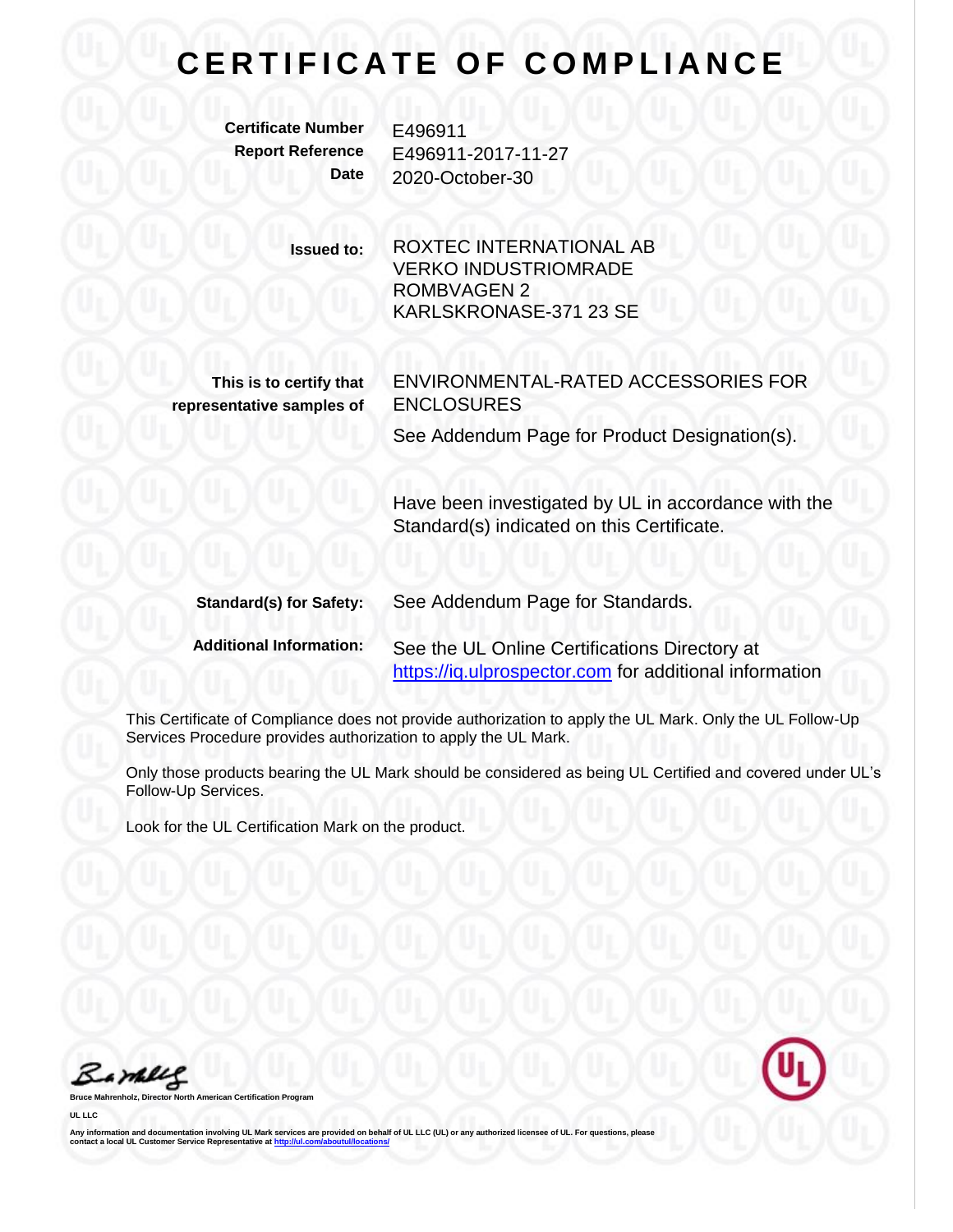## **CERTIFICATE OF COMPLIANCE**

**Certificate Number** E496911

**Report Reference** E496911-2017-11-27 **Date** 2020-October-30

This is to certify that representative samples of the product as specified on this certificate were tested according to the current UL requirements

## Models:

Cable & Pipe Sealing Devices/Fittings, Models CF 8, CF 16, CF 16 AISI 304, CF 16 OPEN, CF 16 OPEN AISI 304, CF 24, CF 24 F1, CF 32, HD 32, HD 32 Ex, HD 24, HD 24 Ex, HDLC, HDLC Ex, HD 16, HD 16 Ex.

Cable & Pipe Sealing Devices/Fittings, Models C RS T 25, C RS T 31, C RS T 43, C RS T 50.

Cable & Pipe Sealing Devices/Fittings, Models RG M63/1, RG M63/4, RG M63/9 may be followed by AISI 316 indicating type 316 stainless steel construction.

Cable & Pipe Sealing Devices/Fittings, Models EzEntry 4, EzEntry 10, EzEntry 16, EzEntry 24, EzEntry 32.

Type Rating: 4, 4X, 12, and/or 13.

Cable & Pipe Sealing Devices/Fittings, Models ComSeal 10, ComSeal 12, ComSeal 15, ComSeal 16, ComSeal 30, ComSeal 32 may be followed by AISI 316L indicating type 316L stainless steel construction.

Type Rating: 3, 12, or 12K.

Cable & Pipe Sealing Devices/Fittings, Models ComSeal LW 6, ComSeal LW 12, ComSeal LW 12 FL21, ComSeal LW 16.

Type Rating: 3R.

Cable & Pipe Sealing Devices/Fittings, Model EzEntry 4 mini.

Type Rating: 12, and/or 13.

EMC Cable & Pipe Sealing Devices/Fittings Models CF 8 EMC, CF 16 EMC, CF 16 EMC AISI 304, CF 16 EMC O, CF 32 EMC.

Type Rating: 4, 4X, 12, and/or 13.

Bambles

**Broard** 

**UL LLC**

Any information and documentation involving UL Mark services are provided on behalf of UL LLC (UL) or any authorized licensee of UL. For questions, please<br>contact a local UL Customer Service Representative at <u>http://ul.co</u>